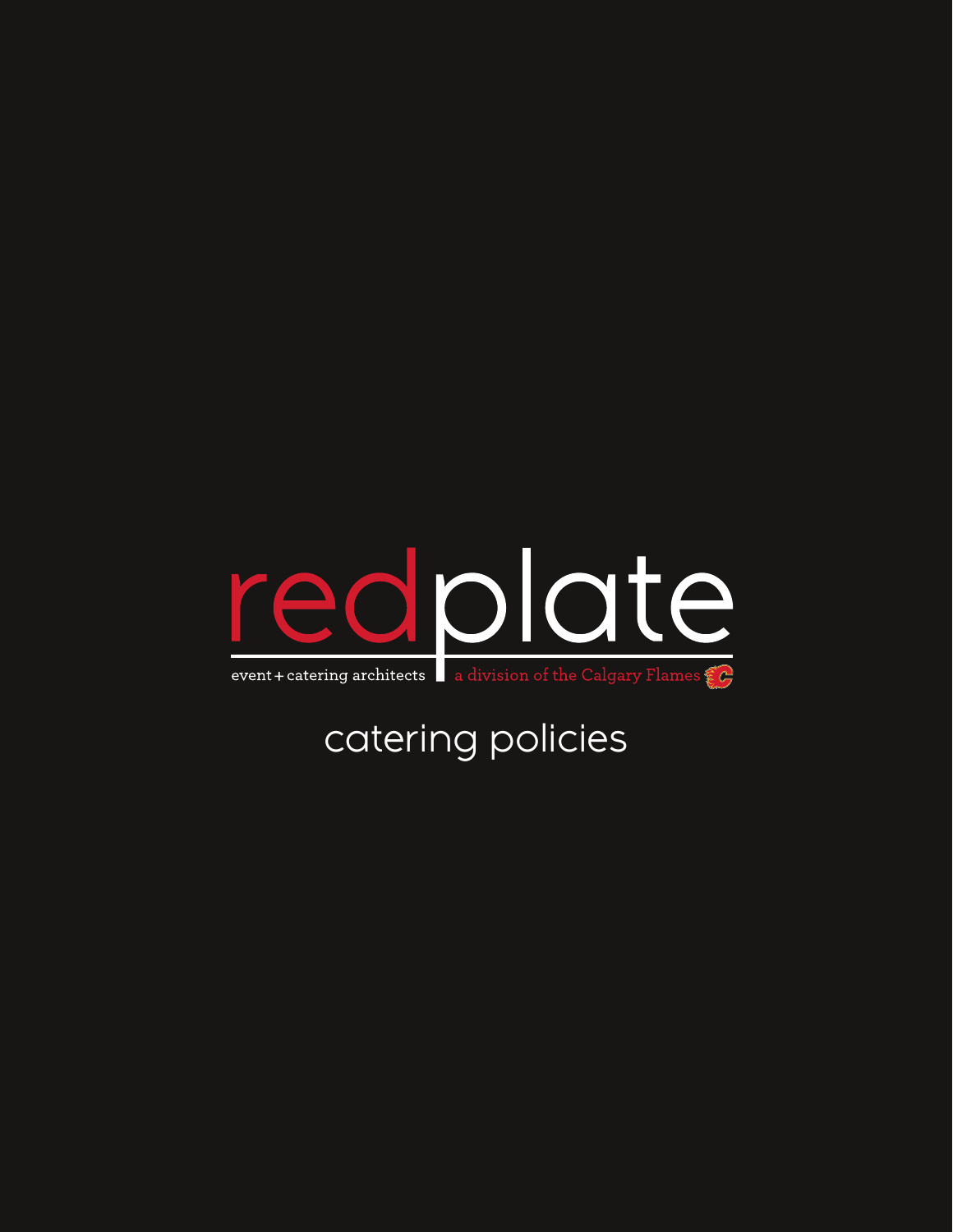## catering information

#### **FOOD AND BEVERAGE**

All food and beverage served at the Scotiabank Saddledome and McMahon Stadium is to be provided by Red Plate Events and Catering. All prices are subject to a 19% service charge and 5% Goods and Service Tax. One set menu is required for all guests. We require a minimum of three courses for your meal.

Menu prices, service charges and tax are subject to change to reflect current market conditions.

All food products will be displayed for a maximum of one and a half (1.5) hours from the time stated on event order at any function to ensure the quality and integrity of the product. Alberta Health Regulations require the removal of all food products from the catered event.

We recommend that you advise your guests of the menu selected. Should guests attending a function have any special dietary requests or food sensitivities and require special meal requirements, Red Plate Events and Catering office must be notified at least 72 business hours in advance with the names of the guests that require special catering needs and we will make the necessary arrangements to accommodate the requests.

Red Plate Events and Catering office must be notified of the guaranteed number of guests attending 72 business hours prior to the event. The client will be charged for the guaranteed number or the actual number served, whichever is greater.

Menu details must be confirmed seven (7) business days prior to your event to ensure product availability.

Menus can be customized to suit any requirements.

All alcoholic beverages consumed in licensed areas must be purchased by Red Plate Events and Catering. Liquor service is not permitted after 1:00 am.

#### **LABOUR RATES**

Extensions requested for holiday parties are subject to additional labour charges.

Should the consumption on cash or host bars be less than \$500 cashier and bartenders will be charged at \$40 an hour each for a minimum of four (4) hours.

Additional labour charges may be assessed on Canadian Statutory Holidays.

#### **INVOICING AND PAYMENT**

Full payment, based on the estimated pricing of food and beverage, must be received seven (7) business days prior to the commencement of the Event. Red Plate Events and Catering will issue an invoice at the completion of the Event. Any amounts owing under this Agreement will be charged to the credit card provided by Client, unless Client makes payment through other means prior to that date. In the case of overpayment, the balance will be refunded after the final invoice is determined.

### redplate,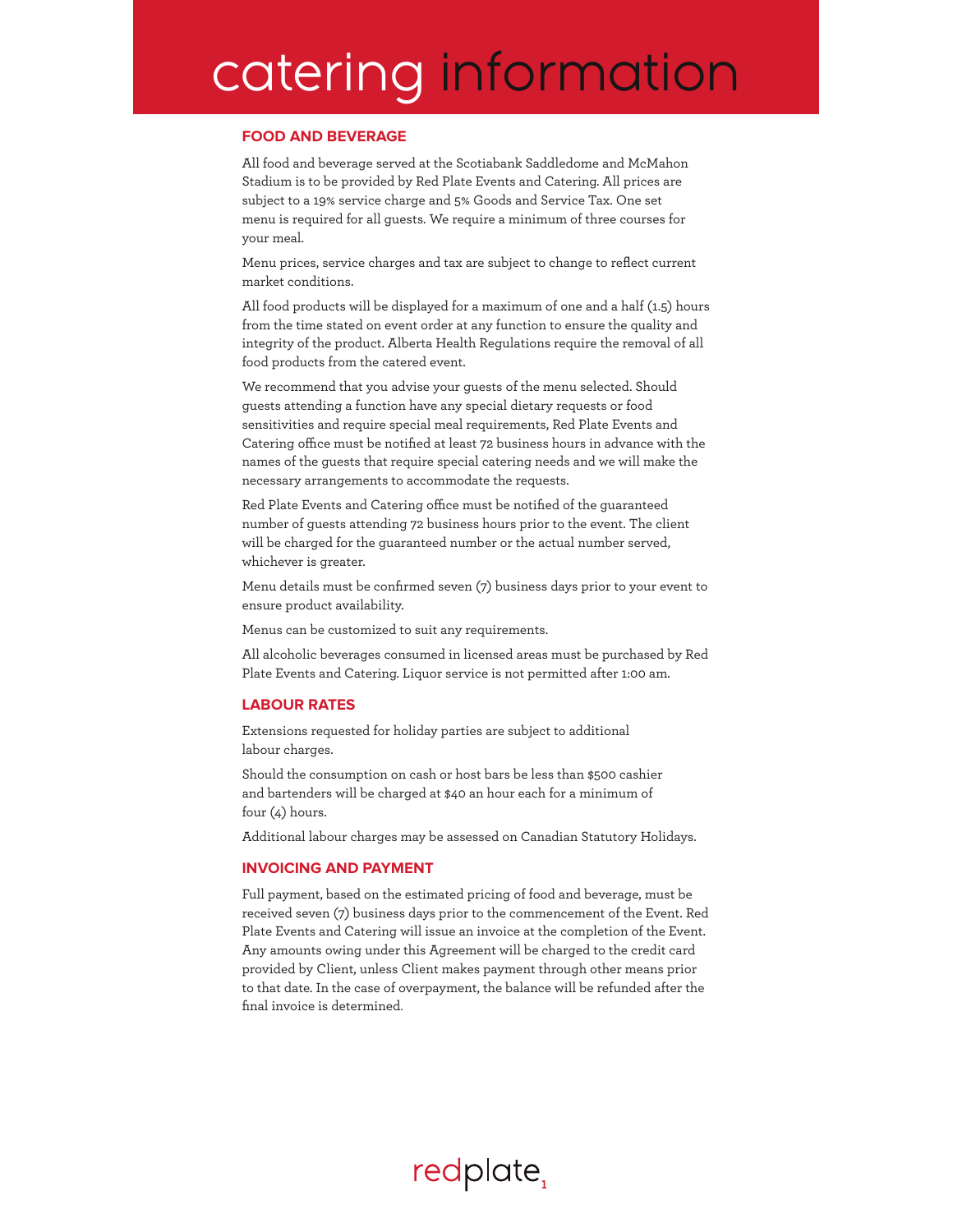# catering information

#### **GUARANTEES**

A deposit of 25% is required at the signing of the contract. The deposit will be based on the estimated charges. This will be rebated, or paid out, after the actual bill is determined.

Red Plate Events and Catering reserves the right to provide an alternative function room best suited for the group should the number of guests attending the function or room setup differ from the original contract.

Function space for events are booked only for the times indicated. Setup and dismantle times, if required, should be specified at the time of booking and an additional charge may apply.

#### **ALCOHOL SERVICE POLICY**

It is the policy of Red Plate Events and Catering to serve alcoholic beverages in a reasonable, responsible and professional manner at all times. We will adhere to all applicable laws and regulations as they pertain to the service of alcohol to underage or intoxicated persons. AGLC requires an identification check for all guests who appear to be thirty (30) years old or younger. The legal age to consume alcohol in Alberta is 18 years old. Red Plate Events and Catering has the right to refuse service to any guest.

The hours of alcoholic beverage service in catering at Red Plate Events and Catering are 11:00 am to 1:00 am Monday through Sunday and holidays.

Red Plate Events and Catering will be the sole supplier of alcoholic beverages prior to, during and post event. Outside alcoholic beverages will not be permitted into the confines of the building premises at any time

Please let your event manager know if you prefer not to offer doubles and shooters for your event.

#### **ELECTRICAL AND AUDIO VISUAL CORDS**

The Scotiabank Saddledome and McMahon Stadium and its users are required to do their utmost to comply with recommendations and standards set out in the Occupational Health and Safety Act. We therefore require all companies providing service within our facility to have all electrical cords and audio visual cords laid according to our policy.

All cords must be secured in a manner that is in keeping with the Occupational Health and Safety Act. Cords must be hung from the ceiling so as not to obstruct entrance or exit. All cords must go over door frames and cannot lie on the floor within the door frame. Cords must not obstruct access to our clients in or out of the facility whether for normal activity or in the case of an emergency.

Small electrical cords and audio visual cords may be allowed to lie on the floor and must be secured to the floor with appropriate tape in order to prevent any obstruction by them.

The Scotiabank Saddledome and McMahon Stadium exercises its right to take action to enforce this policy. Companies providing services must provide sufficient electrical and audio visual cords to perform the above. Cords required from the Scotiabank Saddledome and McMahon Stadium will be provided if available and will be subject to a charge.

### redplate<sub>,</sub>